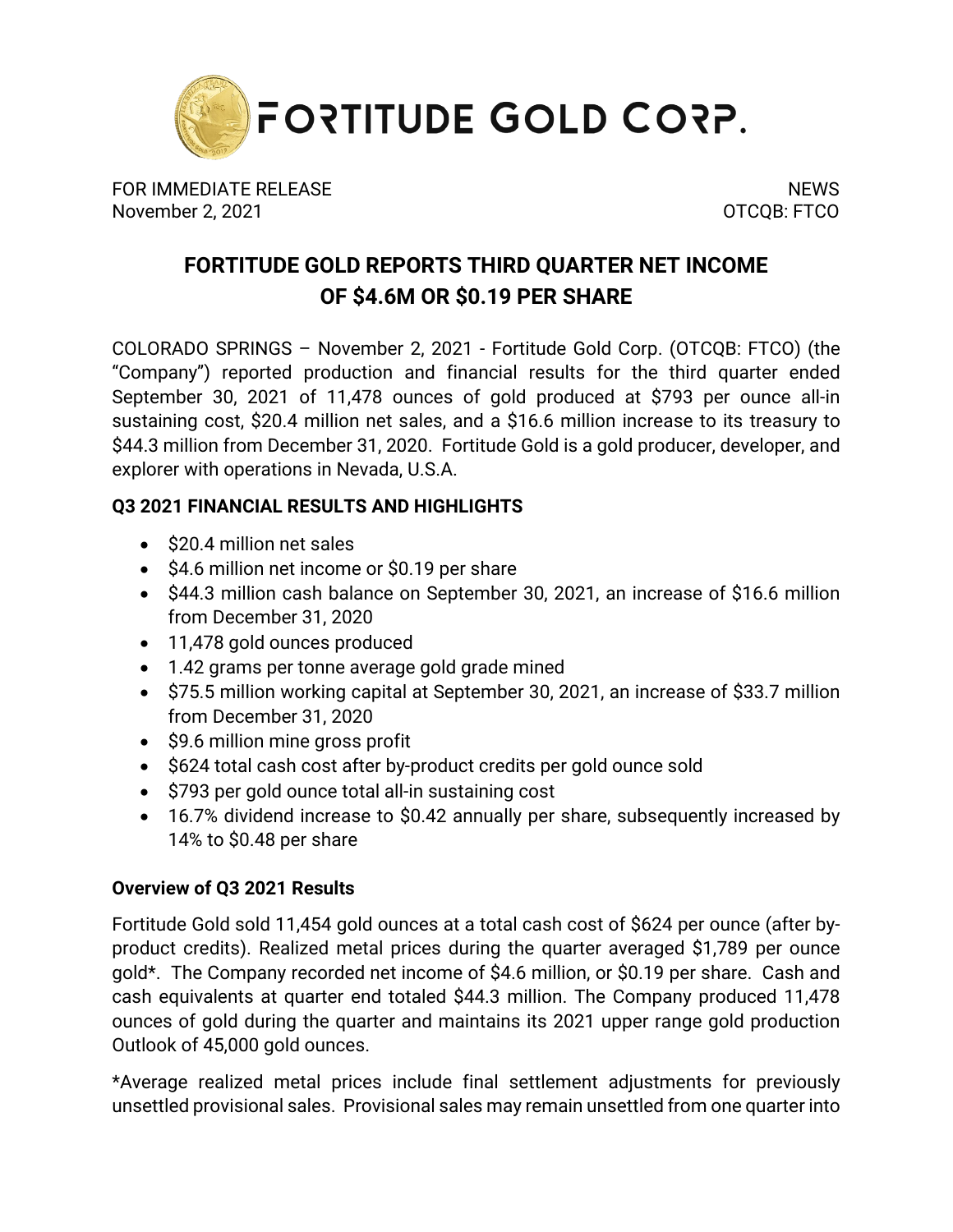the next. Realized prices will therefore vary from average spot metal market prices upon final settlement.

Mr. Jason Reid, CEO and President of Fortitude Gold, stated, "The Isabella Pearl mine delivered another strong production quarter with 11,478 low-cost gold ounces keeping us on target to reach the high end of our 2021 production outlook range. Other third quarter highlights included net income of \$4.6 million, a record cash balance of \$44.3 million and a 16.7% dividend increase to \$0.42 annually. This solid third quarter, following an exceptional 2021 first half, allowed the Company to increase its dividend in October, for a third time this year, to \$0.04 per month, or \$0.48 per year. We are pleased to be executing our strategic business strategy, outperforming our industry peers on year-todate valuations and we are proud to be one of the few junior producers delivering substantial dividends to shareholders."

Mr. Reid continued, "Exploration during the quarter included a positive second round of drill results at the Scarlet target located on the Isabella Pearl property, as well as the Company's largest infill drill program to date at our Golden Mile property. We continue to target an initial resource at Golden Mile in 2021, with the goal to move the project towards a production decision at the earliest possible time. Column leach tests for Golden Mile mineralization were released during the third quarter estimating 85% gold recovery. We also received our permit to expand the heap leach pad at the Isabella Pearl project in July and began construction activities during the quarter with pad completion expected early 2022. We are excited to be a profitable gold producer in the Walker Lane Mineral Belt, with a stellar portfolio of 100% owned properties. We look forward to moving closer to building our second mine in Nevada, U.S.A, arguably the world's premier mining iurisdiction."

The following Production Statistics table summarizes certain information about our Isabella Pearl Mine for three and nine months ended September 30, 2021 and 2020:

|                                         | Three months ended September 30, |           | Nine months ended September 30, |           |  |  |  |
|-----------------------------------------|----------------------------------|-----------|---------------------------------|-----------|--|--|--|
|                                         | 2021<br>2020<br>2021             |           |                                 | 2020      |  |  |  |
| <b>Ore mined</b>                        |                                  |           |                                 |           |  |  |  |
| Ore (tonnes)                            | 139,950                          | 188,048   | 454,679                         | 490,620   |  |  |  |
| Gold grade $(g/t)$                      | 1.42                             | 2.02      | 4.52                            | 1.60      |  |  |  |
| Low-grade stockpile                     |                                  |           |                                 |           |  |  |  |
| Ore (tonnes)                            | 8,600                            | 51,977    | 8,600                           | 70,467    |  |  |  |
| Gold grade $(g/t)$                      | 0.33                             | 0.50      | 0.33                            | 0.52      |  |  |  |
| Pre-strip waste                         |                                  |           |                                 | 1,346,316 |  |  |  |
| Waste (tonnes)                          | 1,838,027                        | 1,437,429 | 4,894,937                       | 3,597,770 |  |  |  |
| <b>Metal production (before payable</b> |                                  |           |                                 |           |  |  |  |
| metal deductions) $^{(1)}$              |                                  |           |                                 |           |  |  |  |
| Gold (ozs.)                             | 11,478                           | 7,847     | 37,593                          | 16,747    |  |  |  |
| Silver (ozs.)                           | 16,467                           | 9,169     | 33,643                          | 20,154    |  |  |  |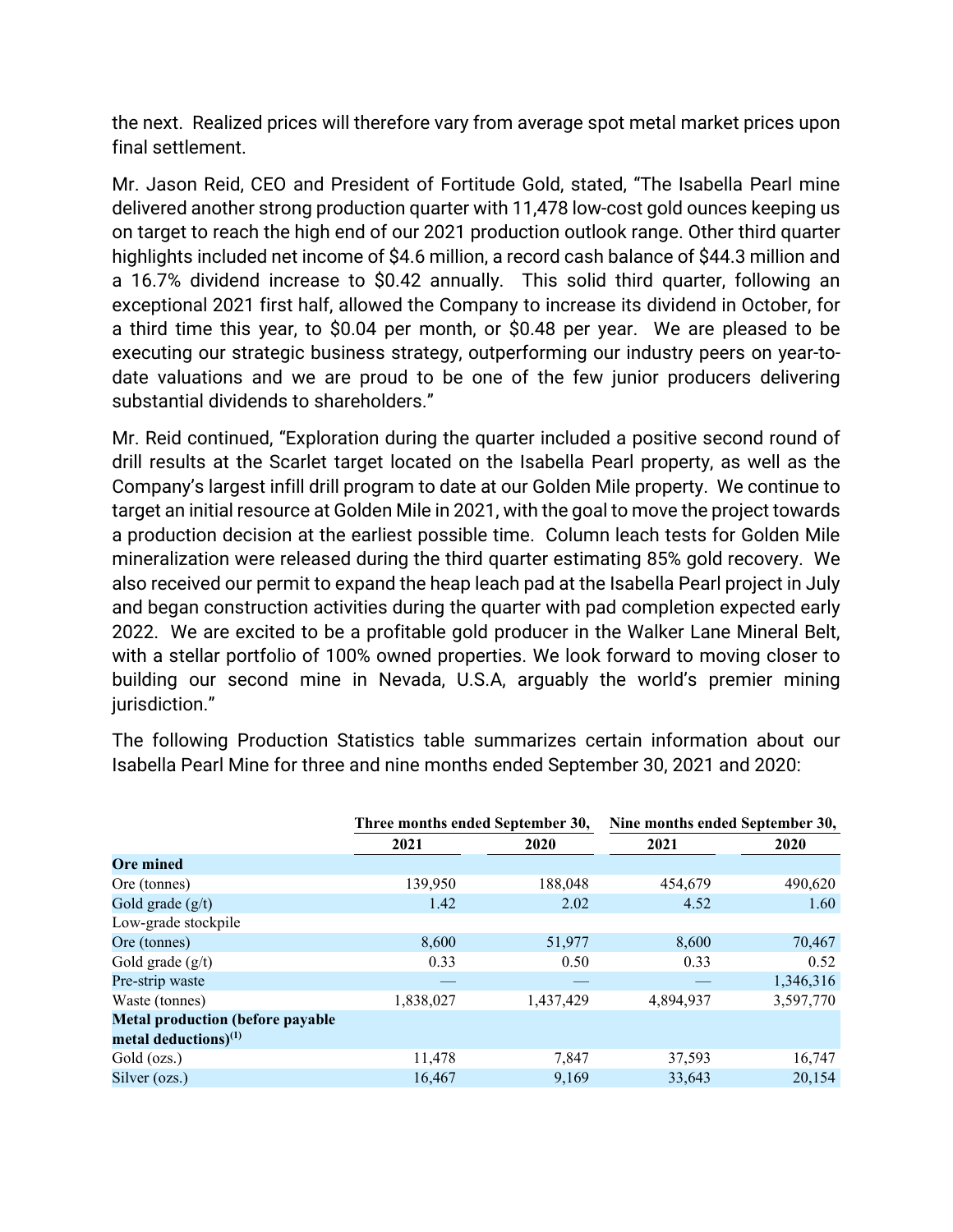The following Sales Statistics table summarizes certain information about our Isabella Pearl Mine for three and nine months ended September 30, 2021 and 2020:

|                                       | Three months ended September 30, |        |    |       |    | Nine months ended September 30, |    |        |  |
|---------------------------------------|----------------------------------|--------|----|-------|----|---------------------------------|----|--------|--|
|                                       |                                  | 2021   |    | 2020  |    | 2021                            |    | 2020   |  |
| <b>Metal sold</b>                     |                                  |        |    |       |    |                                 |    |        |  |
| Gold (ozs.)                           |                                  | 11,454 |    | 8,396 |    | 37,436                          |    | 17,205 |  |
| Silver (ozs.)                         |                                  | 16,330 |    | 9,616 |    | 33,171                          |    | 21,046 |  |
| Average metal prices realized (1)     |                                  |        |    |       |    |                                 |    |        |  |
| Gold (\$per oz.)                      |                                  | 1,789  |    | 1,901 |    | 1,796                           |    | 1,773  |  |
| Silver (\$per oz.)                    |                                  | 23.98  |    | 24.02 |    | 25.14                           |    | 19.86  |  |
| Precious metal gold equivalent        |                                  |        |    |       |    |                                 |    |        |  |
| ounces sold                           |                                  |        |    |       |    |                                 |    |        |  |
| Gold Ounces                           |                                  | 11,454 |    | 8,396 |    | 37,436                          |    | 17,205 |  |
| Gold Equivalent Ounces from           |                                  |        |    |       |    |                                 |    |        |  |
| Silver                                |                                  | 219    |    | 122   |    | 464                             |    | 236    |  |
|                                       |                                  | 11,673 |    | 8,518 |    | 37,900                          |    | 17,441 |  |
|                                       |                                  |        |    |       |    |                                 |    |        |  |
| Total cash cost before by-product     |                                  |        |    |       |    |                                 |    |        |  |
| credits per gold ounce sold           | \$                               | 658    | \$ | 963   | \$ | 596                             | \$ | 1,182  |  |
| Total cash cost after by-product      |                                  |        |    |       |    |                                 |    |        |  |
| credits per gold ounce sold           | \$                               | 624    | \$ | 935   | \$ | 574                             | \$ | 1,158  |  |
| Total all-in sustaining cost per gold |                                  |        |    |       |    |                                 |    |        |  |
| ounce sold                            | \$                               | 793    | \$ | 945   | \$ | 663                             | \$ | 1,191  |  |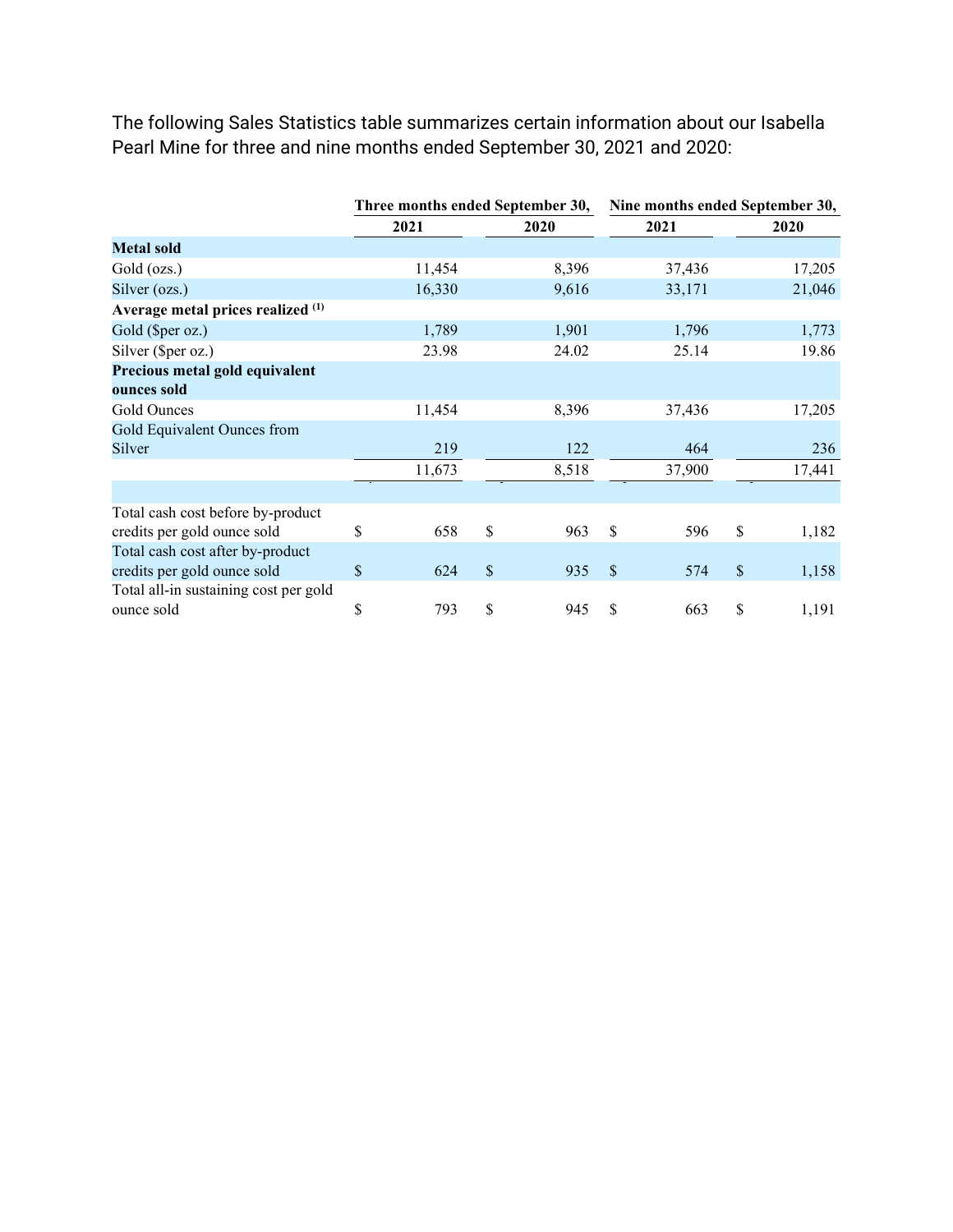#### **See Accompanying Tables**

*The following information summarizes the results of operations for Fortitude Gold Corporation for the three and nine months ended September 30, 2021 and 2020, its financial condition at September 30, 2021 and December 31, 2020, and its cash flows for the nine months ended September 30, 2021 and 2020. The summary data as of September 30, 2021 and for the three and nine months ended September 30, 2021 and 2020 is unaudited; the summary data as of December 31, 2020 is derived from our audited financial statements contained in our annual report on Form 10-K for the year ended December 31, 2020, but do not include the footnotes and other information that is included in the complete financial statements. Readers are urged to review the Company's Form 10-K in its entirety, which can be found on the SEC's website at www.sec.gov.*

*The calculation of its cash cost before by-product credits per gold ounce sold, total cash cost after by-product credits per gold ounce sold and total all-in sustaining cost per gold ounce sold contained in this press release are non-GAAP financial measures. Please see "Management's Discussion and Analysis and Results of Operations" contained in the Company's most recent Form 10-K for a complete discussion and reconciliation of the non-GAAP measures.*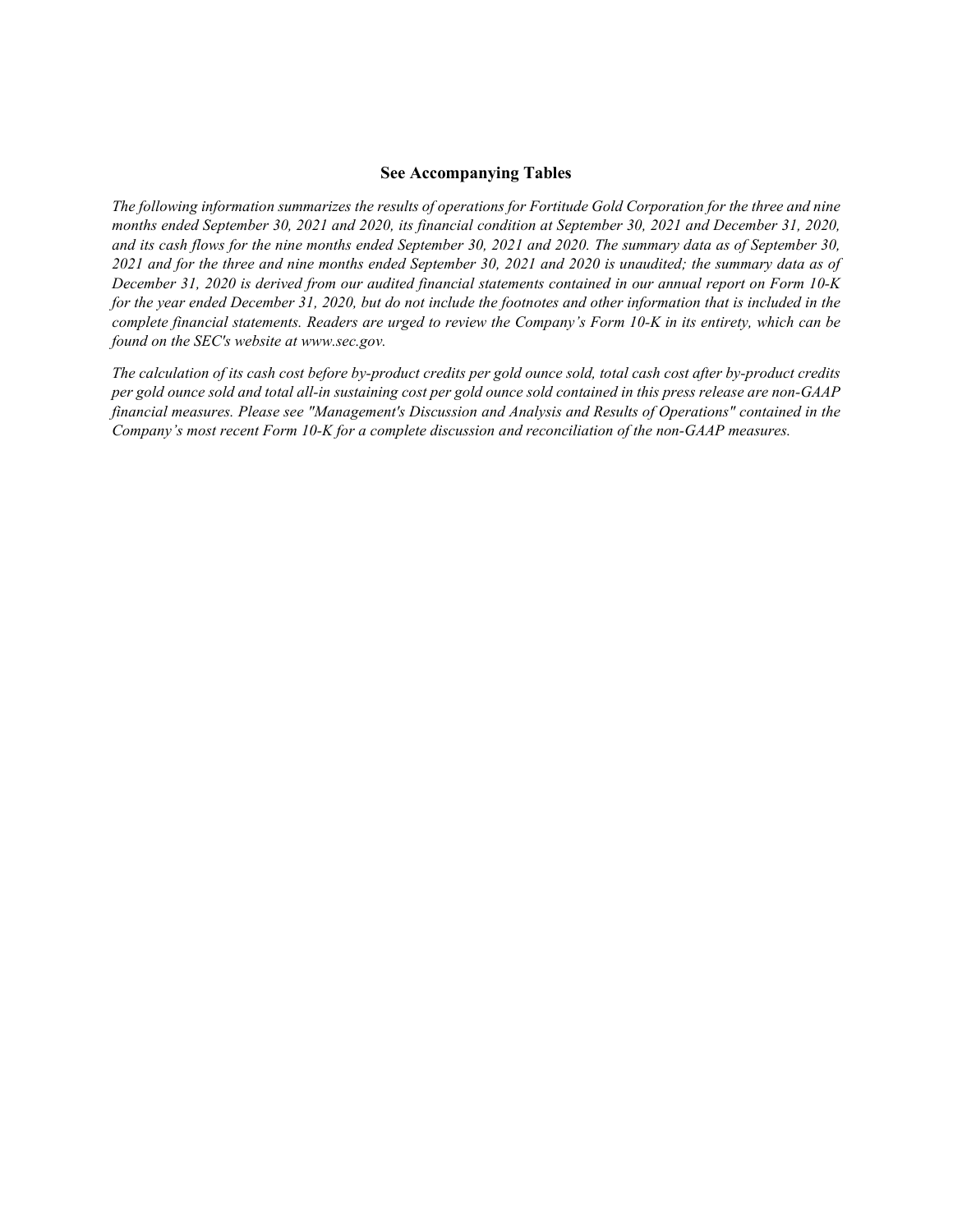#### **FORTITUDE GOLD CORPORATION CONSOLIDATED BALANCE SHEETS**

*(U.S. dollars in thousands, except share and per share amounts)*

|                                                                                 |                    | September 30,<br>2021 |    | December 31,<br>2020 |  |
|---------------------------------------------------------------------------------|--------------------|-----------------------|----|----------------------|--|
|                                                                                 |                    | (Unaudited)           |    |                      |  |
| <b>ASSETS</b>                                                                   |                    |                       |    |                      |  |
| Current assets:                                                                 |                    |                       |    |                      |  |
| Cash and cash equivalents                                                       | $\mathbf{\hat{S}}$ | 44,337                | \$ | 27,774               |  |
| Accounts receivable                                                             |                    | 1,628                 |    | 145                  |  |
| Inventories                                                                     |                    | 33,012                |    | 23,051               |  |
| Prepaid expenses and other current assets                                       |                    | 2,305                 |    | 1,962                |  |
| Total current assets                                                            |                    | 81,282                |    | 52,932               |  |
| Property, plant and mine development, net                                       |                    | 37,531                |    | 50,990               |  |
| Operating lease assets, net                                                     |                    | 220                   |    | 6,198                |  |
| Deferred tax assets                                                             |                    | 1,099                 |    | 959                  |  |
| Other non-current assets                                                        |                    | 2,947                 |    | 1,946                |  |
| Total assets                                                                    | \$                 | 123,079               | \$ | 113,025              |  |
| LIABILITIES AND SHAREHOLDERS' EQUITY                                            |                    |                       |    |                      |  |
| Current liabilities:                                                            |                    |                       |    |                      |  |
| Accounts payable                                                                | \$                 | 2,982                 | \$ | 1,715                |  |
| Loans payable, current                                                          |                    | 101                   |    | 665                  |  |
| Finance lease liabilities, current                                              |                    | 78                    |    | 398                  |  |
| Operating lease liabilities, current                                            |                    | 220                   |    | 6,198                |  |
| Mining taxes payable                                                            |                    | 1,153                 |    | 1,001                |  |
| Other current liabilities                                                       |                    | 1,212                 |    | 1,092                |  |
| Total current liabilities                                                       |                    | 5,746                 |    | 11,069               |  |
| Asset retirement obligations                                                    |                    | 4,483                 |    | 3,844                |  |
| Loans payable, long-term                                                        |                    | 52                    |    | 117                  |  |
| Finance lease liabilities, long-term                                            |                    | 19                    |    | 27                   |  |
| <b>Total liabilities</b>                                                        |                    | 10,300                |    | 15,057               |  |
| Shareholders' equity:                                                           |                    |                       |    |                      |  |
| Preferred stock - \$0.01 par value, 20,000,000 shares authorized and nil        |                    |                       |    |                      |  |
| outstanding at September 30, 2021 and December 31, 2020                         |                    |                       |    |                      |  |
| Common stock - \$0.01 par value, 200,000,000 shares authorized and 23,961,208   |                    |                       |    |                      |  |
| shares outstanding at September 30, 2021 and 21, 211, 208 shares outstanding at |                    |                       |    |                      |  |
| December 31, 2020                                                               |                    | 240                   |    | 212                  |  |
| Additional paid-in capital                                                      |                    | 103,517               |    | 99,682               |  |
| Retained earnings (accumulated deficit)                                         |                    | 9,022                 |    | (1,926)              |  |
| Total shareholders' equity                                                      |                    | 112,779               |    | 97,968               |  |
| Total liabilities and shareholders' equity                                      | \$                 | 123,079               | \$ | 113,025              |  |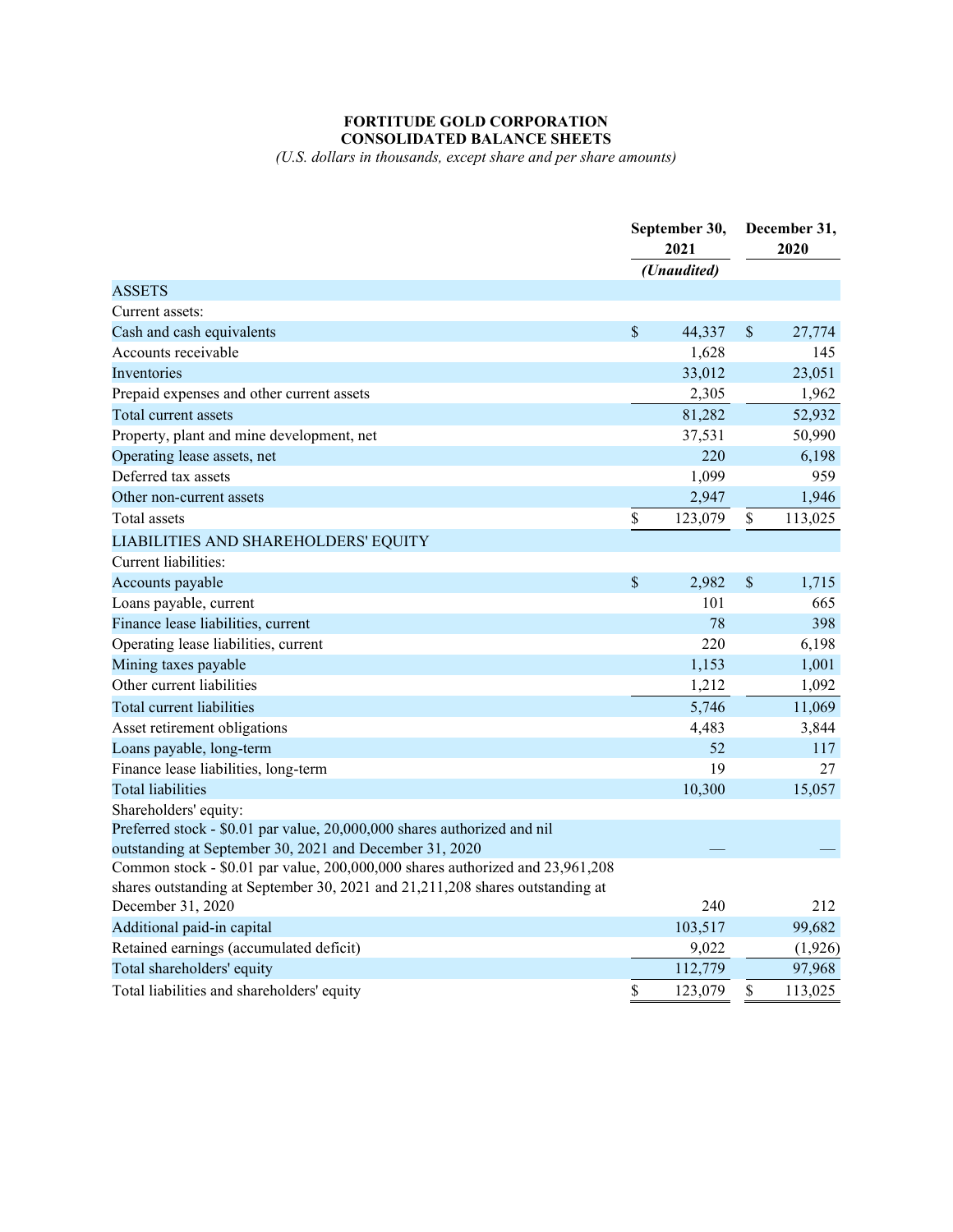#### **FORTITUDE GOLD CORPORATION CONSOLIDATED STATEMENTS OF OPERATIONS**

*For the three and nine months ended September 30, 2021 and 2020 (U.S. dollars in thousands, except share and per share amounts) (Unaudited)*

|                                       | Three months ended<br>September 30, |            |                           |        |               | Nine months ended<br>September 30, |               |        |  |  |
|---------------------------------------|-------------------------------------|------------|---------------------------|--------|---------------|------------------------------------|---------------|--------|--|--|
|                                       | 2021                                |            | 2020                      |        | 2021          |                                    |               | 2020   |  |  |
| Sales, net                            |                                     | 20,422     | $\mathcal{S}$             | 15,851 | $\mathcal{S}$ | 66,979                             | $\mathcal{S}$ | 30,284 |  |  |
| Mine cost of sales:                   |                                     |            |                           |        |               |                                    |               |        |  |  |
| Production costs                      |                                     | 7,075      |                           | 7,741  |               | 21,219                             |               | 19,698 |  |  |
| Depreciation and amortization         |                                     | 3,668      |                           | 2,949  |               | 11,953                             |               | 6,157  |  |  |
| Reclamation and remediation           |                                     | 40         |                           | 24     |               | 116                                |               | 17     |  |  |
| Total mine cost of sales              |                                     | 10,783     |                           | 10,714 |               | 33,288                             |               | 25,872 |  |  |
| Mine gross profit                     |                                     | 9,639      |                           | 5,137  |               | 33,691                             |               | 4,412  |  |  |
| Costs and expenses:                   |                                     |            |                           |        |               |                                    |               |        |  |  |
| General and administrative expenses   |                                     | 1,378      |                           | 593    |               | 8,723                              |               | 1,781  |  |  |
| <b>Exploration</b> expenses           |                                     | 2,023      |                           | 780    |               | 4,380                              |               | 1,373  |  |  |
| Other expense, net                    |                                     | 48         |                           | 62     |               | 132                                |               | 172    |  |  |
| Total costs and expenses              |                                     | 3,449      |                           | 1,435  |               | 13,235                             |               | 3,326  |  |  |
| Income before income and mining taxes |                                     | 6,190      |                           | 3,702  |               | 20,456                             |               | 1,086  |  |  |
| Mining and income tax expense         |                                     | 1,544      |                           | 225    |               | 5,075                              |               | 675    |  |  |
| Net income                            | $\mathbb{S}$                        | 4,646      | $\boldsymbol{\mathsf{S}}$ | 3,477  | $\$$          | 15,381                             | $\$$          | 411    |  |  |
| Net income per common share:          |                                     |            |                           |        |               |                                    |               |        |  |  |
| <b>Basic</b>                          | \$                                  | 0.19       | \$                        | 348    | \$            | 0.64                               | $\mathbb{S}$  | 41     |  |  |
| Diluted                               | \$                                  | 0.19       | \$                        | 348    | \$            | 0.64                               | \$            | 41     |  |  |
| Weighted average shares outstanding:  |                                     |            |                           |        |               |                                    |               |        |  |  |
| Basic                                 |                                     | 23,961,208 |                           | 10,000 |               | 23,846,686                         |               | 10,000 |  |  |
| Diluted                               |                                     | 24,211,606 |                           | 10,000 |               | 24,078,226                         |               | 10,000 |  |  |
|                                       |                                     |            |                           |        |               |                                    |               |        |  |  |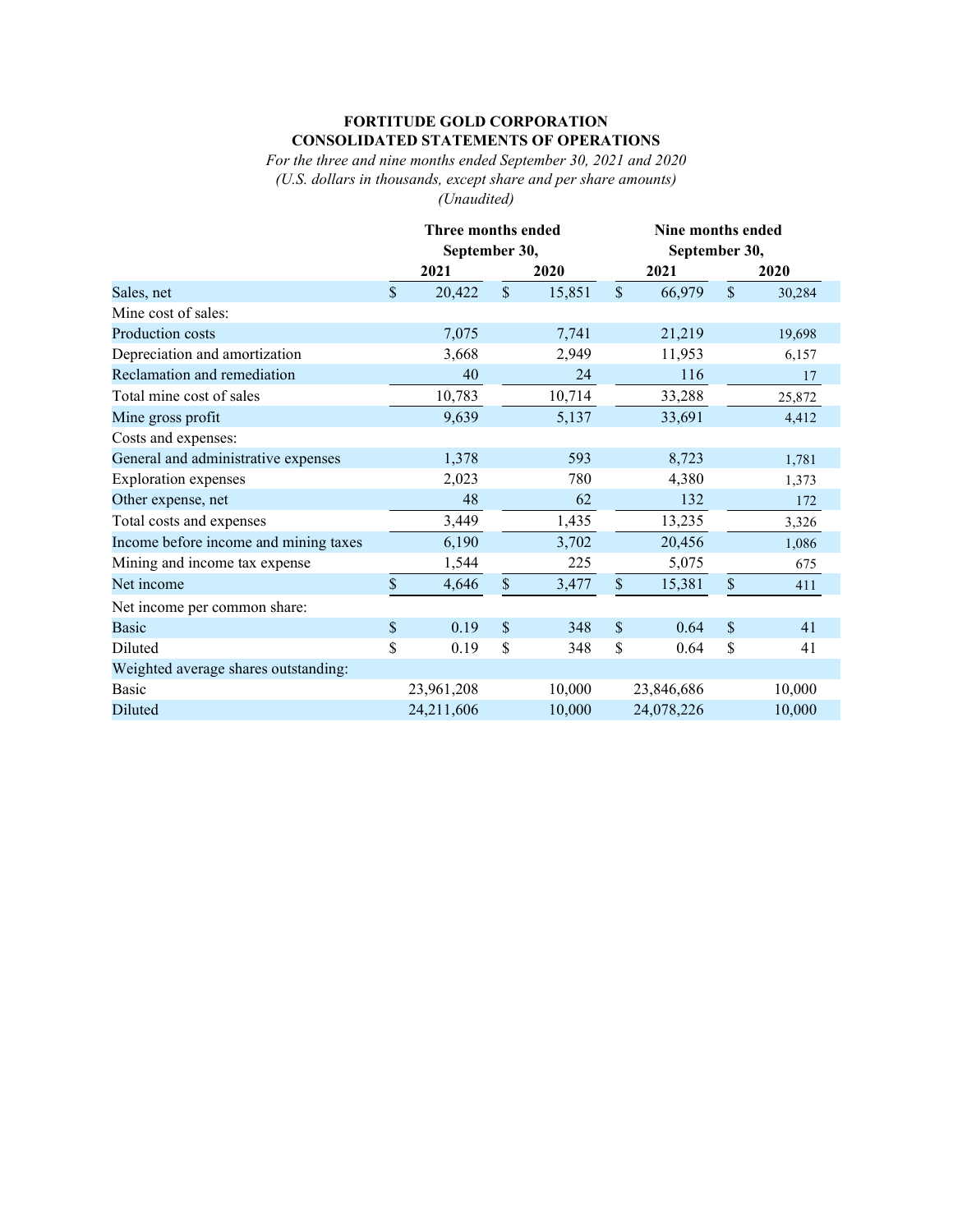### **FORTITUDE GOLD CORPORATION CONSOLIDATED STATEMENTS OF CASH FLOWS**

*For the nine months ended September 30, 2021 and 2020 (U.S. dollars in thousands) (Unaudited)*

|                                                                            | Nine months ended |          |                           |          |
|----------------------------------------------------------------------------|-------------------|----------|---------------------------|----------|
|                                                                            | September 30,     |          |                           |          |
|                                                                            |                   | 2021     |                           | 2020     |
| Cash flows from operating activities:                                      |                   |          |                           |          |
| Net income                                                                 | \$                | 15,381   | \$                        | 411      |
| Adjustments to reconcile net income to net cash from operating activities: |                   |          |                           |          |
| Depreciation and amortization                                              |                   | 12,045   |                           | 6,263    |
| Stock-based compensation                                                   |                   | 3,363    |                           |          |
| Deferred taxes                                                             |                   | (140)    |                           |          |
| Other operating adjustments                                                |                   | 28       |                           | 16       |
| Changes in operating assets and liabilities:                               |                   |          |                           |          |
| Accounts receivable                                                        |                   | (1,483)  |                           | (1, 599) |
| Inventories                                                                |                   | (6,318)  |                           | (2,662)  |
| Prepaid expenses and other current assets                                  |                   | (343)    |                           | (17)     |
| Other non-current assets                                                   |                   | (19)     |                           | (1,304)  |
| Accounts payable and other accrued liabilities                             |                   | 555      |                           | 958      |
| Income and mining taxes payable                                            |                   | 153      |                           | 675      |
| Net cash provided by operating activities                                  |                   | 23,222   |                           | 2,741    |
|                                                                            |                   |          |                           |          |
| Cash flows from investing activities:                                      |                   |          |                           |          |
| Capital expenditures                                                       |                   | (1,753)  |                           | (6,368)  |
| Net cash used in investing activities                                      |                   | (1,753)  |                           | (6,368)  |
|                                                                            |                   |          |                           |          |
| <b>Cash flows from financing activities:</b>                               |                   |          |                           |          |
| Contributions from GRC                                                     |                   |          |                           | 10,567   |
| Dividends paid                                                             |                   | (4, 433) |                           |          |
| Issuance of common stock                                                   |                   | 500      |                           |          |
| Repayment of loans payable                                                 |                   | (629)    |                           | (656)    |
| Repayment of capital leases                                                |                   | (344)    |                           | (326)    |
| Net cash (used in) provided by financing activities                        |                   | (4,906)  |                           | 9,585    |
|                                                                            |                   |          |                           |          |
| Net increase in cash and cash equivalents                                  |                   | 16,563   |                           | 5,958    |
| Cash and cash equivalents at beginning of period                           |                   | 27,774   |                           | 866      |
| Cash and cash equivalents at end of period                                 | \$                | 44,337   | \$                        | 6,824    |
|                                                                            |                   |          |                           |          |
| <b>Supplemental Cash Flow Information</b>                                  |                   |          |                           |          |
| Interest expense paid                                                      | \$                | 24       | $\mathbb{S}$              | 72       |
| Income and mining taxes paid                                               | $\mathbb S$       | 5,063    | $\$$                      |          |
| Non-cash investing and financing activities:                               |                   |          |                           |          |
| Change in capital expenditures in accounts payable                         | \$                | 1,132    | $\boldsymbol{\mathsf{S}}$ | (1, 532) |
| Change in estimate for asset retirement costs                              | \$                | 499      | \$                        | 1,404    |
| <b>Stock contributed from Parent</b>                                       | \$                |          | \$                        | 100      |
| Equipment purchased under finance lease                                    | \$                | 16       | \$                        |          |
|                                                                            |                   |          |                           |          |